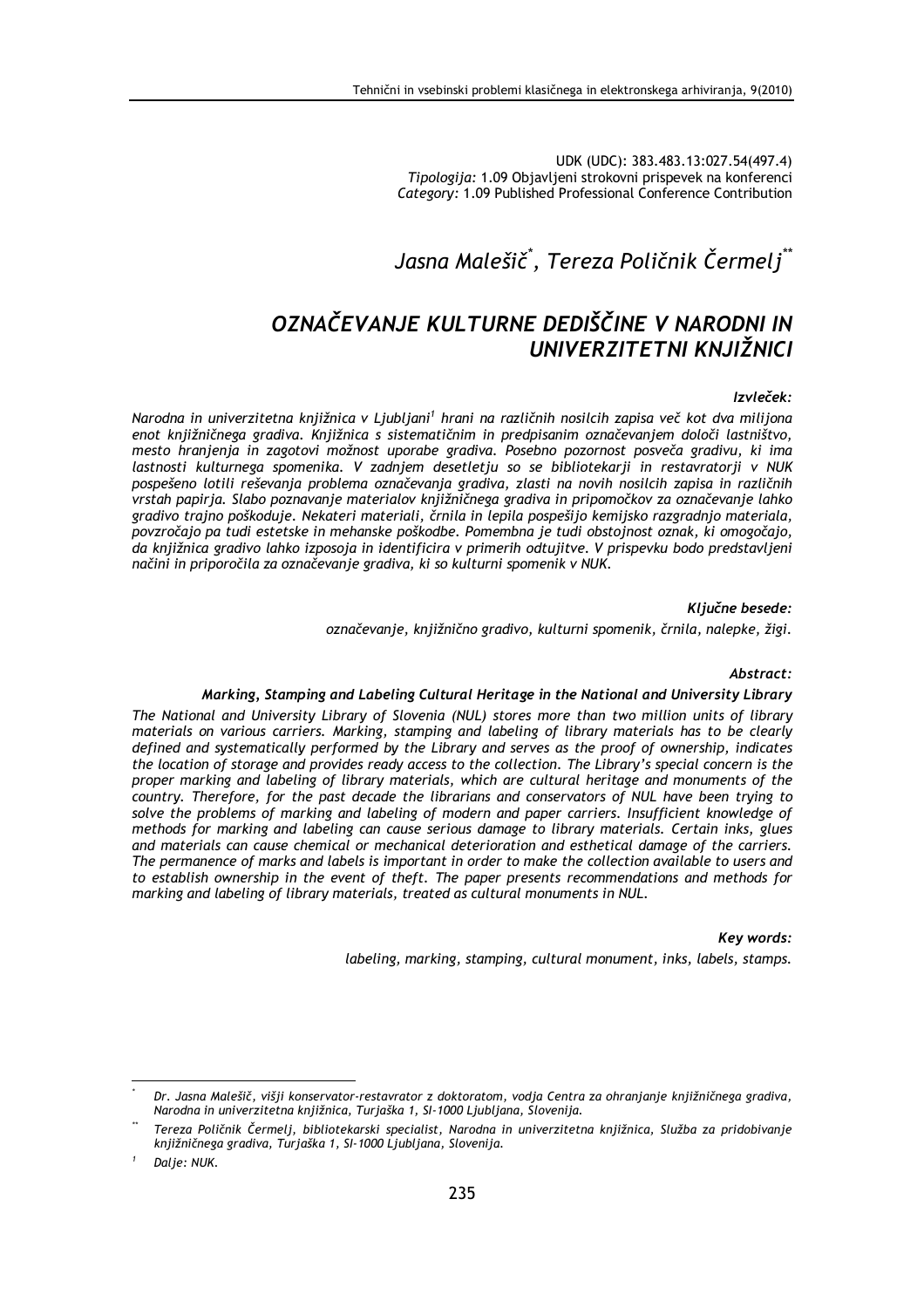#### $1.$ **UVOD**

Temeljna naloga nacionalne knjižnice<sup>2</sup> je, da načrtno zbira, obdeluje, hrani, varuje, predstavlja in posreduje nacionalno zbirko in temeljno tujo literaturo, zlasti s področja humanistike. Osrednji in najbolj pomembni del zbirke predstavlja »slovenika«. To je gradivo v slovenskem jeziku in tujih jezikih o Sloveniji in o Slovencih ter dela slovenskih avtoriev in slovenskih založb.

Knjižnična zbirka NUK šteje približno dva milijona, šest sto enot knjižničnega gradiva.<sup>4</sup> Večji del gradiva pridobi po zakonu<sup>5</sup> kot obvezni izvod, del gradiva kupi ali ga zamenja z drugimi knjižnicami ali ustanovami, s katerimi sodeluje, nekaj gradiva posamezniki ali institucije knjižnici podarijo. Zbirka obsega: knjige, brošure, elektronske publikacije, avdiovizualno in drugo neknjižno gradivo.

Posebno skrb NUK posveča gradivu, ki je kulturni spomenik, saj ga mora trajno ohraniti. Sem sodijo:

- kodeksi, listine in drugo rokopisno gradivo ter knjižno, kartografsko, notno in podobno gradivo, nastalo pred letom 1800;
- arhivski izvodi vseh publikacij, ki imajo značaj »slovenike« ali pa so kot taki določeni s predpisi o obveznem izvodu.

Večino pridobljenega gradiva redno evidentira v nacionalni bibliografski sistem COBISS,<sup>7</sup> ki med drugim omogoča tudi izpis inventarne knjige kot temeljnega dokumenta zbirke. Rubrike inventarne knjige vsebujejo poleg bibliografskega opisa knjižnične enote še inventarno številko, signaturo oziroma postavitev gradiva, podatke o nabavi gradiva in inventarne opombe. Prav inventarna številka in signatura sta poglavitna elementa pri označevanju in identifikaciji vsake publikacije.

Knjižnično gradivo začnemo opremljati takoj, ko smo ga pregledali in ustrezno evidentirali v knjižničnih evidencah ter ga vključili v lastno zbirko. Oprema kniižničnega gradiva<sup>8</sup> v NUK pomeni označevanie lastništva, označeno mesto postavitve ter pripravo in zaščito za trajno hranjenje<sup>9</sup> in varno uporabo. Knjižnično gradivo opremljamo glede na material, iz katerega so narejeni nosilci zapisov.<sup>10</sup>

Oprema knjižničnega gradiva v NUK<sup>11</sup> je plod sodelovanja med bibliotekarji in restavratorii, ki so s pomočio literature in testirania črnil, pisal in lepil na starih in novih nosilcih zapisov pripravili navodila za čim manj škodljivo označevanje gradiva.

Kot univerzitetna knjižnica podpira študijski in raziskovalni proces, tako da izvaja knjižnično dejavnost predvsem za študente, visokošolske učitelje in visokošolske sodelavce. Več o tem: Funkcije in naloge NUK. Dostopno na: http://www.nuk.uni-lj.si/nuk1.asp?id=116390627.

Več o tem: Kodrič-Dačić, Slovenika, 2002, str. 65-85.

BibSiSt Online. Dostopno na spletnem naslovu: http://bibsist.nuk.uni-li.si/.

Zakon o obveznem izvodu publikacij, 2006, str. 7230.

Zakon o knjižničarstvu. Dostopen na: http://www.uradni-list.si/1/objava.jsp?urlid=200187&stevilka=4446.

Co-operative Online Bibliographic System & Services, NUK sodeluie v vzajemnem bibliografskem katalogu od leta 1988.

Poličnik Čermelj, Oprema knjižničnega gradiva ..., 2005, str. 9. V bibliotekarski terminologiji se uporablja za kompletno storitev izraz oprema knjižničnega gradiva. Izraz označevanje gradiva je mišljen v ožjem, bolj specifičnem smislu.

 $\degree$  NUK traino hrani večino kniižničnega gradiva, ostale kniižnice večino gradiva opremliajo za uporabo toliko časa. kot je aktualno. Ko zastara, ga odpišejo.

 $10$  Ibid, str. 9.

 $11$ Avtorica je pripravila specialistično nalogo Poličnik Čermelj, Opremljanje knjižničnega gradiva, 2005 in na osnovi naloge napisala navodila. Avtorici članka pripravljata tudi priročnik na temo opreme gradiva, ki bo predvidoma izšel v letu 2010.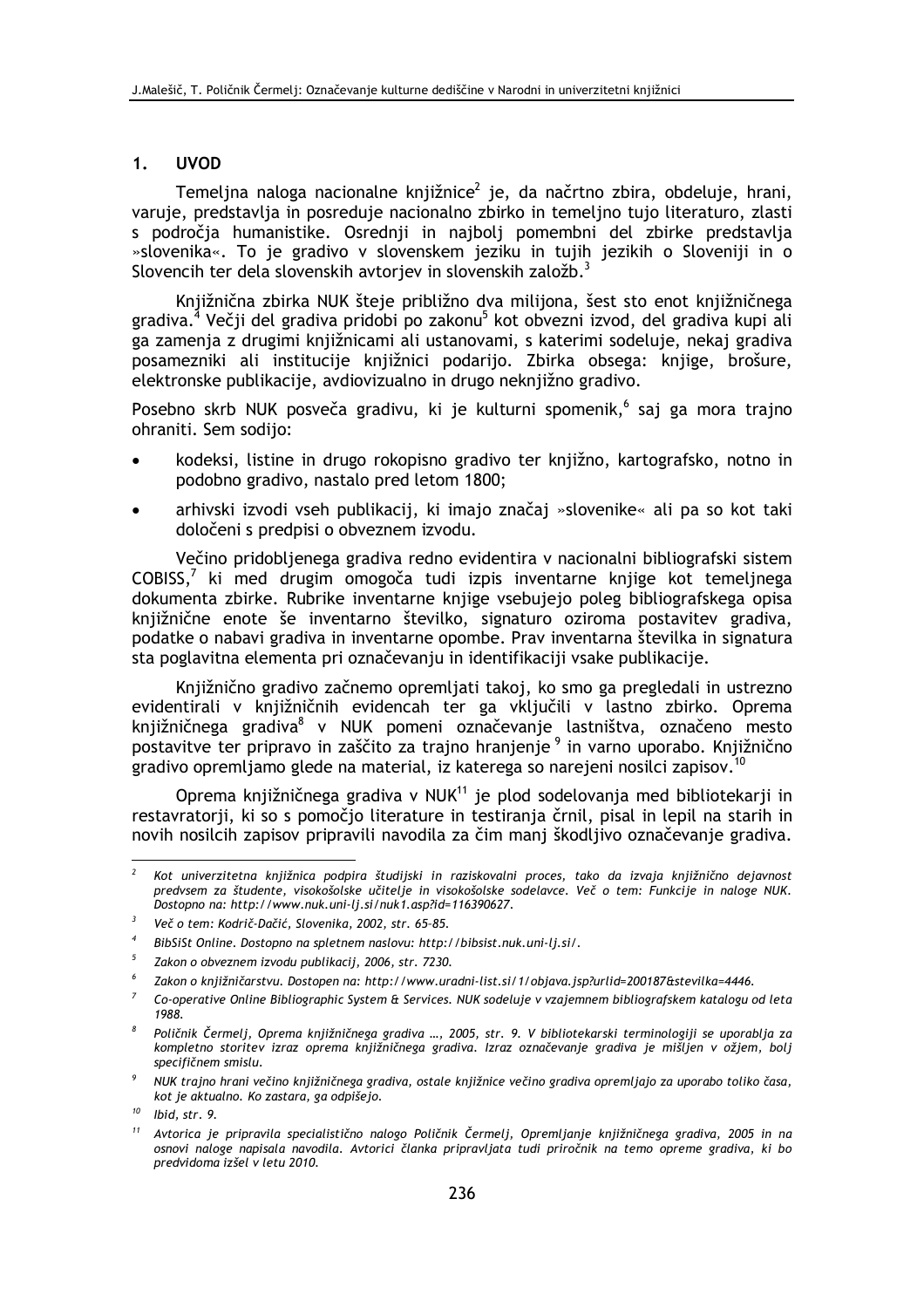Na področju predpisov se z označevanjem gradiva delno ukvarja Pravilnik o hranjenju, uporabi in izločanju obveznih izvodov publikacij iz leta 2007.<sup>12</sup>

## 1.1 ELEMENTI OZNAČEVANJA KNJIŽNIČNEGA GRADIVA

Lastništvo knjižničnega gradiva v NUK označimo s pomočjo žiga. To je prva zaščita gradiva pred krajo. Žig je okrogel, v premeru meri do 2 cm in vsebuje uradni naziv knjižnice. Za manjše publikacije, zlasti kasete in mikrofiše uporabljamo žig dimenzije 4 x 6 mm, za avdio kasete pa žig dimenzije 5 x 10 mm.

Inventarna številka je enkratna, nezamenljiva zaporedna številka knjižnične enote v okviru posameznega leta in jo dobi vsak samostojno uporabljiv fizični kos zaključene publikacije in vsak letnik serijske publikacije ter je zapisana v inventarno knjigo. Z njo postane publikacija last knjižnice.<sup>13</sup> Signatura je alfanumerična oznaka, ki pove, na katerem mestu na knjižni polici ali v knjižnem skladišču publikacija stoji. Pri sistemu zaprtih skladišč je signatura številčna, kronološko urejena po tekočih številkah<sup>14</sup> in razvrščena po velikosti formatov, zaradi ekonomične izrabe polic in zaščite gradiva pred poškodbami (npr. zvijanje gradiva različnih velikosti).

#### PRIPOMOČKI ZA OZNAČEVANJE KNJIŽNIČNEGA GRADIVA  $2<sub>1</sub>$

Med pripomočke za označevanje knjižničnega gradiva sodijo: žigi, blazinice, pisala in nalepke. Pri novejših nosilcih informacij (CD, DVD), kjer uporaba lastniških žigov ali nalepk ni mogoča ali priporočljiva, ponekod uporabljajo oznake z laserjem.<sup>15</sup>

## $2.1$   $\check{Z}$ IGI

Knjižnično gradivo označujemo z žigi zato, da bi prepoznali lastništvo, ter zaradi psihološke zaščite pred odtujitvijo. Ker redke tiske in rokopise lahko odtujijo tudi zaposleni v knjižnicah, je pomembno, da oznak ni mogoče odstraniti.<sup>16</sup> Poznamo več načinov označevanja lastništva:<sup>17</sup>

z reliefom (slepi odtis)

Publikacijo na papirju lahko označimo tako, da v papir odtisnemo reliefno podobo. Slaba stran tovrstnega označevanja je ta, da se relief na papirju lahko zgladi in postane slabo ali celo neviden;

 $12$  Objavljen v: Ur. list RS št. 90/2007, dne 6. 10. 2007.

<sup>&</sup>lt;sup>13</sup> Manjše knjižnice vodijo inventarne številke neprekinjeno od nastanka knjižnice in ne začnejo vsako leto šteti znova. V NUK je inventarna številka 9-mestna: 201000080, s tem da 80 predstavlja inventarno enoto, ki jo je knjižnica pridobila v letu 2010. V NUK vodi vsaka zbirka svojo inventarno knjigo, večino gradiva pa inventarizira Služba za pridobivanje gradiva. Inventarne knjige se ločijo po začetni inventarni številki, npr. 720100001 pomeni prvo inventarno enoto v letu 2010 v Glasbeni zbirki (7).

<sup>&</sup>lt;sup>14</sup> Primer signature: a II 700 010. Knjižnična enota stoji v glavnem skladišču med arhivskimi izvodi (a), meri od 25 do 35 cm (II) in stoji kot 700 010 zaporedna enota. Pri prostem pristopu je signatura sestavljena iz vsebinske oznake in znotraj abecedno urejena po avtorjih in/ali naslovih. Tak princip postavitve uporablja večina slovenskih knjižnic. V NUK je zaradi pomanjkanja prostora zelo malo gradiva postavljenega na ta način. Primer: Ga Z 372.1 606 pomeni - zemljevid (Z), ki stoji v Kartografski in slikovni zbirki (G) med zemljevidi Slovenije (372.1 prirejena klasifikacija zemljevidov po S. W. Boggsu in D. C. Lewisu) pod zaporedno številko 606.

 $15$ Več o tem na spletnem naslovu: http://www.loc.gov/library/reports/co\_bpr/JIG-L/.

<sup>&</sup>lt;sup>16</sup> Več o tem na spletnem naslovu http://www.rbms.info/committees/security/securitydraftfinal5.pdf in http://www.nps.gov/history/museum/publications/conserveogram/cons\_toc.html.

<sup>&</sup>lt;sup>17</sup> Več o tem na spletnem naslovu: http://www.loc.gov/preserv/marking.html.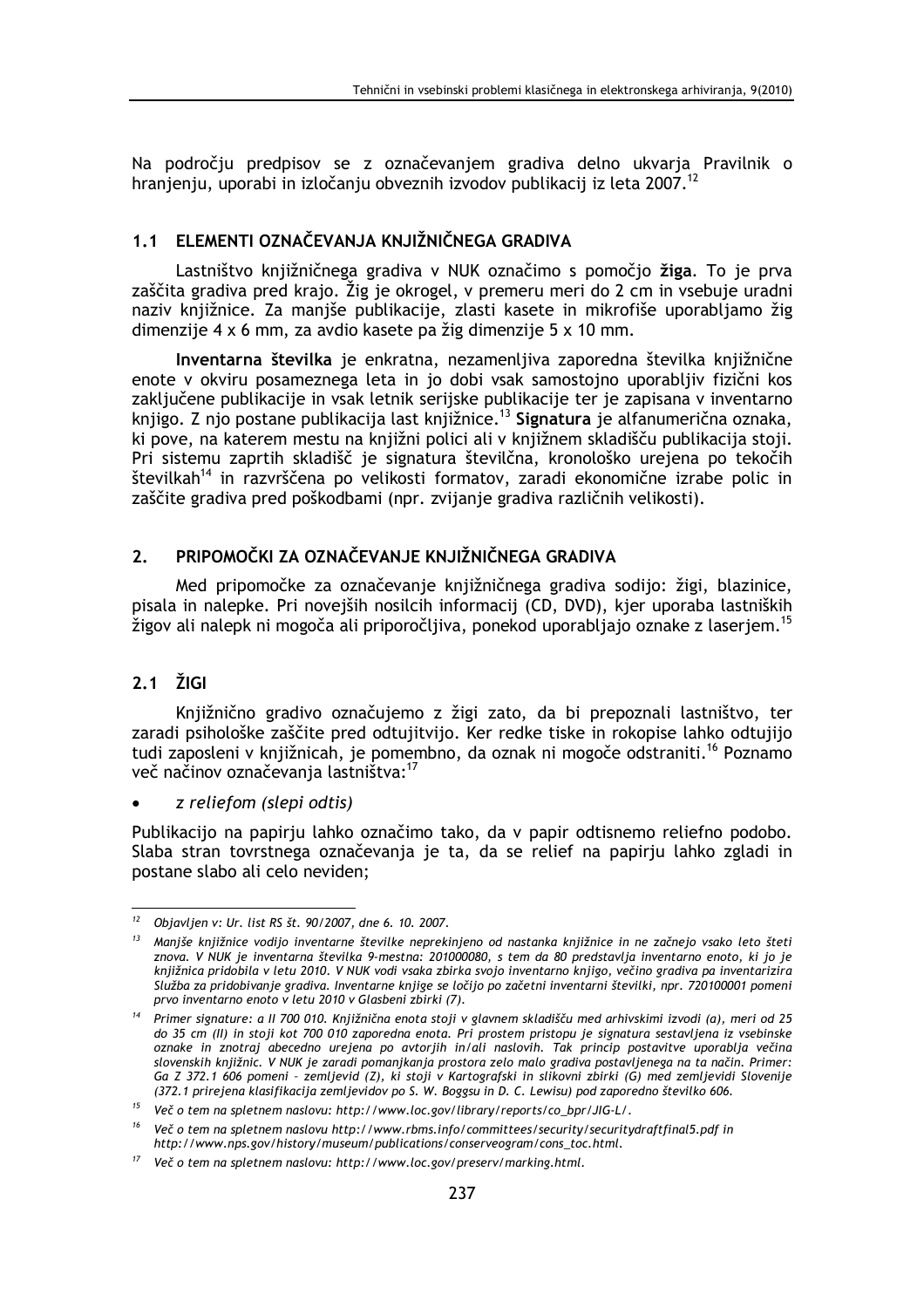#### s pomočjo perforacije

Pri tovrstnem procesu označevanja papir naluknjamo v obliki žiga. S perforacijo poškodujemo in skazimo material. Postopek še posebej ni priporočljiv za papir, ker je perforacija moteča in pri rokovanju povzroča raztrganine. Metodo ponekod<br>uporabljajo za označevanje mikrofilmov;<sup>18</sup>

## z žigom (nevidni žigi, vidni žigi)

Nevidni žigi niso trajni. Tržno dostopni nevidni žigi običajno s časom izgubljajo svojo nevidnost (postanejo vidni). Nevidni žigi niso učinkovita psihološka zaščita pred krajo. Kljub temu, da slepi žig ne skazi podobe dokumenta, ga ne uvrščamo med primerne metode označevanja lastništva.

Vidni žigi so ena najstarejših metod označevanja lastništva na knjižnem gradivu. Uporabljamo žig, namočen v črnilo, ki ga odtisnemo na papir. Metoda je v uporabi že stoletja in je najbolj razširjen način označevanja lastništva gradiva.

Oznake lastništva nanašamo s kvalitetnimi žigi, ki imajo vsebino ostro vrezano v surovo gumo, plastiko ali kovino. Za manišo možnost zlivanja (mazanja) črnila je priporočljivo, da je vsebina na žigu sestavljena iz tankih črt. Podoba naj bo čim manjša, vendar dovolj velika, da omogoča prepoznavnost.

# 2.2 ČRNILA ZA ŽIGE

V črnilu za pečate in žige se običajno uporablja sintetično metilvijolično barvilo, ki je slabo obstojno na svetlobi. Zaradi bledenja žigov in njegove topnosti v vodi ga ne priporočamo za označevanje lastništva.

Primerno črnilo za označevanje lastništva mora imeti naslednje lastnosti:

- ne sme bledeti (testi na svetlobno in termično obstojnost bi morali pokazati obstojnost vsaj 100 let);
- biti mora odporno proti topilom in belilom;
- ne sme povzročati razgradnje papirja;
- ne sme se prelivati ali migrirati v okolico papiria ali na sosednii papir:
- pH vrednost črnila mora biti v nevtralnem ali šibko alkalnem področju (pH med  $7.0$  in  $8.0$ :
- črnilo se ne sme prehitro sušiti na blazinici za nanos;
- na dokumentu se mora hitro sušiti.

Med pigmenti in barvili, ki jih poznamo, so najmani občutljivi črna barva in tuši, ki vsebujejo saje oziroma različne oblike oglijka.

V NUK uporabliamo za navaden papir črnilo Noris 218. To črnilo priporočajo<sup>19</sup> za arhive, knjižnice in muzeje. Z njim trajno označimo arhivske škatle, dokumente in

<sup>&</sup>lt;sup>18</sup> Več o tem na spletnem naslovu: http://www.loc.gov/library/reports/co\_bpr/JIG-L/.

 $19$  Več o tem na spletnem naslovu: http://www.noris-color.de/index\_home.html.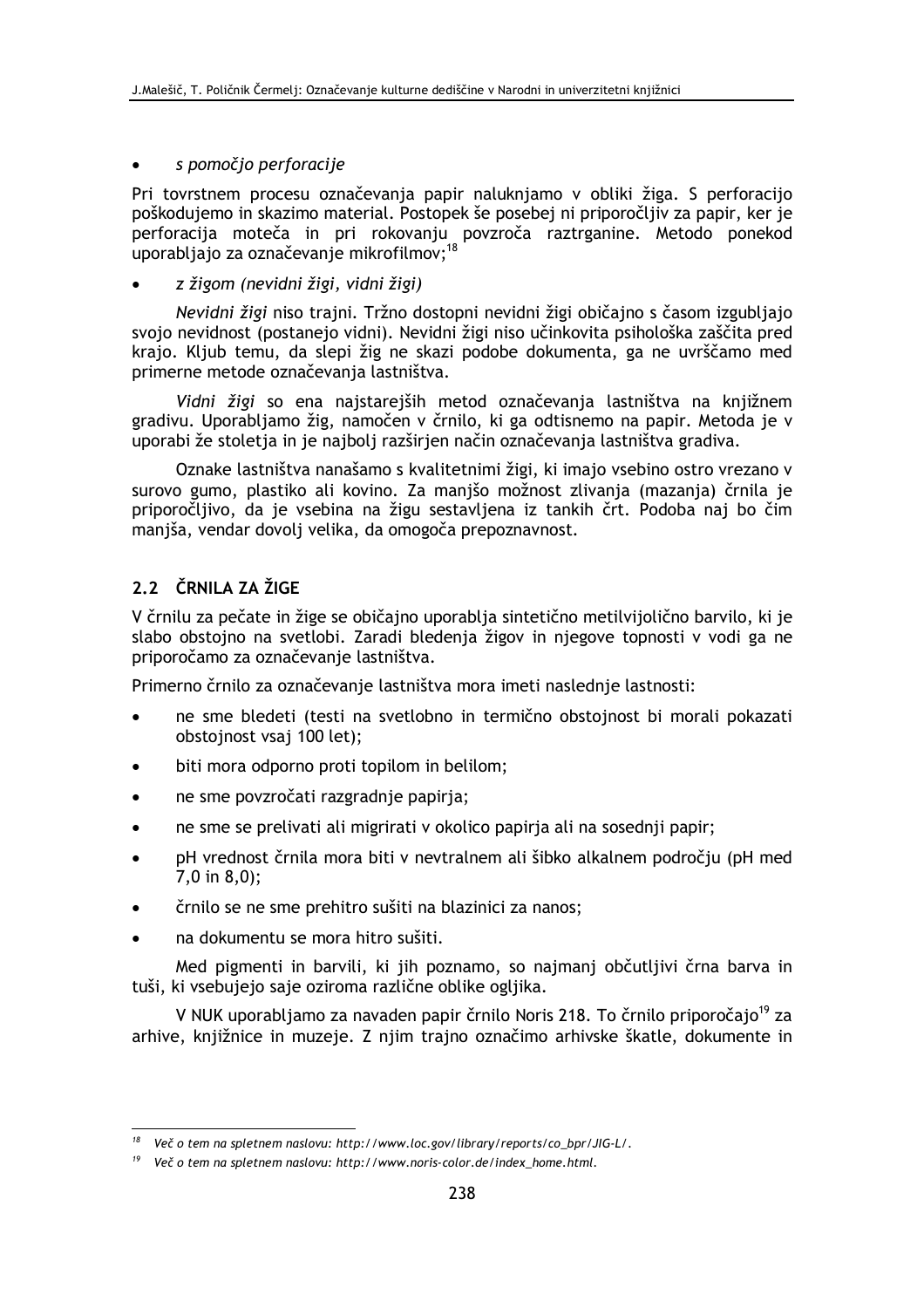papirje brez poškodb materiala. Za plastificirane materiale in nevpojni papir<sup>20</sup> v NUK uporabljamo črnilo Noris 199,<sup>21</sup> ki je univerzalno črnilo za gladke površine.

#### 2.3 PISALA

Pisala uporabljamo za pisanje oznak v/na knjižnično gradivo in za pisanje signatur na nalepke (npr. za staro gradivo). Pisala, ki jih uporabljamo na knjižničnem gradivu, ne smejo povzročati mehanskih ali kemijskih poškodb, ne smejo biti mazava in se zlivati, če gradivo zmočimo z vodo, biti morajo obstojna na svetlobi. IFLA<sup>22</sup> priporoča za oznake na tradicionalnem knjižnem gradivu čim manj vpadljive zaznamke z mehkim B svinčnikom, ki ne pušča vdolbin. Napisi s svinčnikom so odporni na vpliv svetlobe in kemikalij in ne poškodujejo papirja. Za pisanje oznak na signaturne nalepke uporabljamo čim bolj obstojna in zaznavna pisala, ki so odporna proti vodi.

Če mehak grafitni svinčnik ni primeren za označevanje gradiva (npr. za knjige iz tekstila), lahko uporabljamo trajno obstojna pisala, kot so npr. pisala Pigma ali tuš. Pisala Pigma vsebujejo črnilo, ki je arhivske kvalitete in so ga testirali v Kongresni knjižnici v Washingtonu. Uporabljamo ga lahko za označevanje papirja, knjig, albumov in umetnin.<sup>23</sup> Posušeno črnilo ni mazavo, je vodoodporno, kemijsko stabilno, obstojno na svetlobi in se ne zliva po dokumentih.

Pri označevanju knjižnega gradiva, ki je narejeno iz plastificiranih, nevpojnih papirjev, kjer oznake s svinčnikom niso vidne in se črnilo pisala Pigma ali tuš razmaže, si pomagamo z različnimi permanentnimi pisali,<sup>24</sup> ki se obdržijo na plastificiranih površinah (npr. Pigma Identi Pen, Staedtler Lumcolor permanent, pisala za označevanje filmov ali fotografij ipd.) Navedenih pisal ne smemo uporabljati za označevanje gradiva, ki ima lastnosti kulturnega spomenika.

Podobno velja pri fotografijah s plastificiranim papirjem. Če jih je treba nujno označiti in oznaka s svinčnikom ni vidna ali se razmazuje, lahko uporabimo pisala za označevanje filmov ali fotografij na robu hrbtne strani fotografije. Pri pisanju oznak je potrebno paziti, da s pritiskom na podlago ne povzročimo slepega odtisa na fotografiji.<sup>25</sup>

Pri kupovanju permanentnih pisal oziroma pisal arhivske kvalitete moramo biti previdni, saj se njihova trajnost nanaša samo na obstojnost črnila, pri čemer pa ne vemo, kakšne posledice povzroča na podlagi.

Optičnih nosilcev ne smemo označevati z navadnimi pisali ali nalepkami, ampak s posebnimi pisali za CD ali DVD. Pisala morajo biti na vodni osnovi in ne smejo vsebovati različnih organskih topil. Primerna so npr. pisala Dixon Redisharp Plus,

 $20\,$ Nevpojni papir je papir, ki slabo ali sploh ne vpija tekočin (črnila). Sled svinčnika na takem papirju je slabo vidna ali nevidna. Površina papirja je lakirana, plastificirana, laminirana, povoskana ali na kakšen drug način prevlečena in zaščitena pred vpojnostjo (Poličnik Čermelj, Oprema knjižničnega gradiva ..., 2005, str. 9).

 $21$  Več o tem na spletnem naslovu: http://www.noris-color.de/index\_home.html.

<sup>&</sup>lt;sup>22</sup> Mednarodna zveza bibliotekarskih društev in ustanov v knjigi IFLA načela za hrambo knjižničnega gradiva, 2000, str. 62.

<sup>&</sup>lt;sup>23</sup> Več o tem na spletnem naslovu: http://www.illinoishistory.gov/iam/members/PDFs/HowToN16MarkObjectsPtI797.pdf in http://www.ohiohistory.org/resource/oahsm/notebook/julaug1997.html.

<sup>&</sup>lt;sup>24</sup> Pisala ne smejo povzročati mehanskih poškodb (prask, odrgnin) na gradivu, zato za označevanje optičnih nosilcev, plastificiranih papirjev ipd. uporabljamo pisala z mehkimi konicami (flomastre).

<sup>&</sup>lt;sup>25</sup> Več o tem na: http://www.archives.gov/preservation/.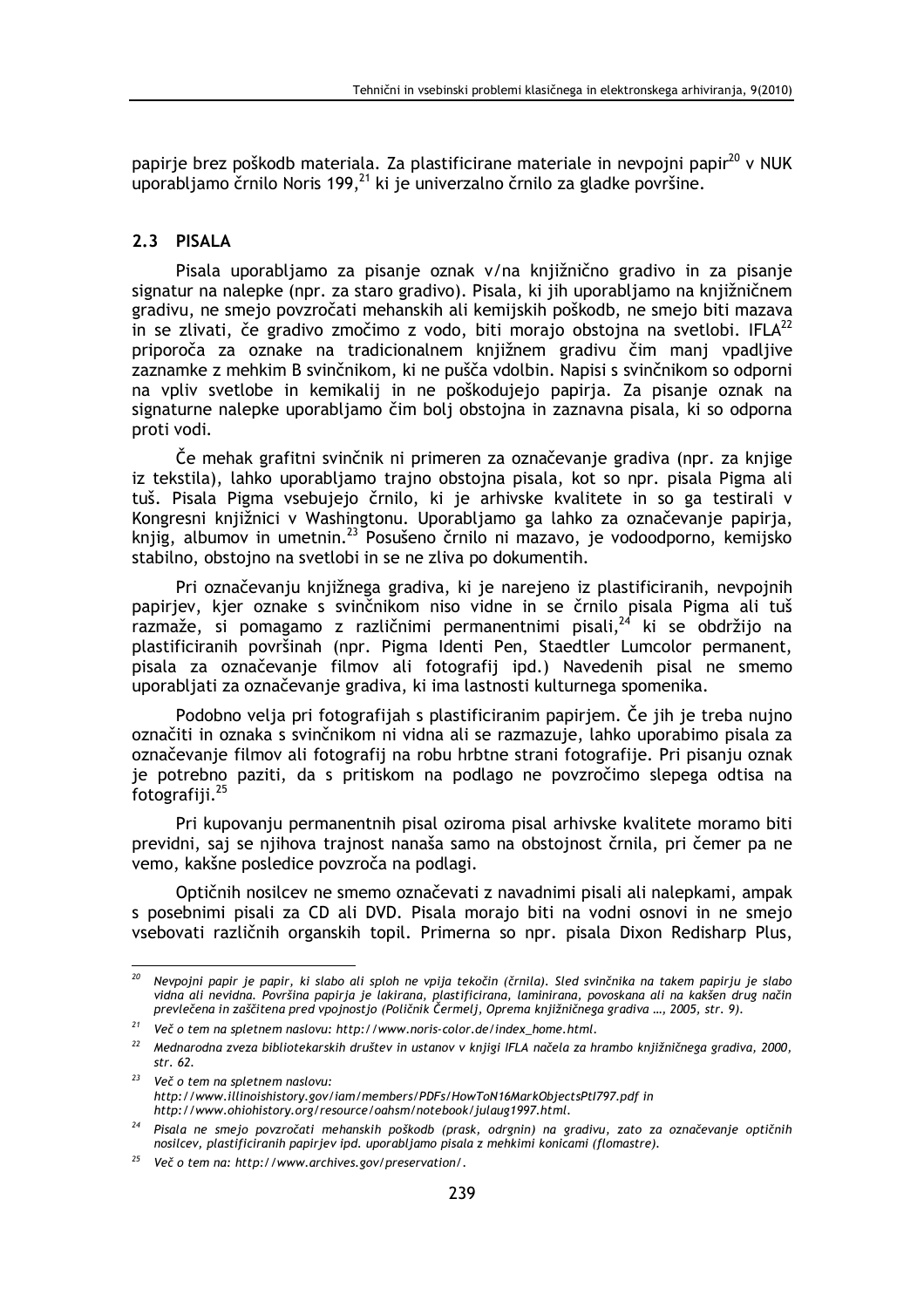Mitsui CD Marker, eFilm CD/DVD Marker. Paziti moramo, ker črnila v mnogih pisalih, kot so npr. Sharpie, poškodujejo zapis na optičnem nosilcu.

V NUK za označevanje in opremo knjižničnega gradiva uporabljamo naslednja pisala:

- za pisanje signatur in inventarnih številk v/na publikacije:
	- za papir navadni svinčnik trdote B, oziroma HB, če je ta bolj viden  $\Omega$ (odvisno od gladkosti papirja),
	- za plastificirano knjižno gradivo in nevpojni papir uporabljamo pisala  $\bigcirc$ Pigma ali permanentna pisala (npr. Staedtler Lumcolor permanent),
	- na optične diske pisalo eFilm CD/DVD;  $\Omega$
- za pisanje na signaturne nalepke uporabljamo pisala črne barve:
	- za navadne nalepke Pigma pisala,  $\circ$
	- za plastificirane signaturne nalepke pa permanentne markerje.  $\circ$

#### 2.4 NALEPKE

Oznak praviloma ne smemo lepiti na knjižno gradivo ne z lepilom in ne z lepilnim trakom. Izkazalo se je, da se trakovi in lepila velikokrat razbarvajo, puščajo madeže ali kako drugače poškodujejo vezavo. Pri uporabi pripomočkov za opremo knjižničnega gradiva priporočajo reverzibilne metode označevanja. Če že uporabljamo samolepilne nalepke, se moramo prej prepričati, da je lepilo obstojno. Ne sme se izsušiti, ker se sicer nalepke odlepijo ali izgubijo. Lepilo ne sme biti mazavo, ker nalepka polzi in lahko umaže ali kako drugače poškoduje sosednje gradivo. Škrobno lepilo lahko odstranimo z vodo, kemijsko je precej stabilno in ne povzroča kemijske razgradnje na papirju. Pozorni pa moramo biti na naslednje:

- pri lepljenju je potrebno paziti, da uporabljamo gosto škrobno lepilo (redko povzroča vodne madeže);
- s časom se lepilo delno razgradi (ter izsuši), nalepko lahko izgubimo;
- možne so mikrobiološke poškodbe gradiva.  $\blacksquare$

Za označevanje hrambe publikacij uporabljamo nalepke s signaturami in črtnimi kodami. Včasih nalepke uporabimo tudi za pisanie inventarnih številk. žigosanje in pisanje signatur na publikacije, ki imajo temne podlage.

Sem sodijo tudi elektronske nalepke ali trakovi, ki jih uporabljamo kot sredstvo za zaščito gradiva pred krajo. Najti primerno nalepko za uporabo v knjižnicah ni enostavno, saj na gradivu ne sme povzročiti poškodb. Lepilo mora biti močno in obstojno, da nalepka ostane na mestu. Med uporabo se ne sme spremeniti (obrabiti, zapis mora ostati nespremenjen).<sup>26</sup> Primerne samolepilne nalepke, ki jih uporabljamo na zunanjosti knjižnih vezav, so iz obstojnega belega poliestra ali polipropilena, lepilo pa iz obstojnega akrilnega polimera ali kopolimera. Nalepljene nalepke morajo imeti tako močno lepilo, da jih na enostaven način ni mogoče odstraniti s knjige. Na knjižnem bloku lahko poleg stabilnega poliestra ali polipropilena uporabljamo tudi

 $26$ V Kongresni knjižnici v Washingtonu so določili lastnosti ter metode testirania primernosti samolepilnih nalepk za uporabo na zunanji strani knjižnih vezav ali na knjižnem bloku. Rezultati so objavljeni na spletnem naslovu: http://www.loc.gov/preserv/supply/specs/700-714.html.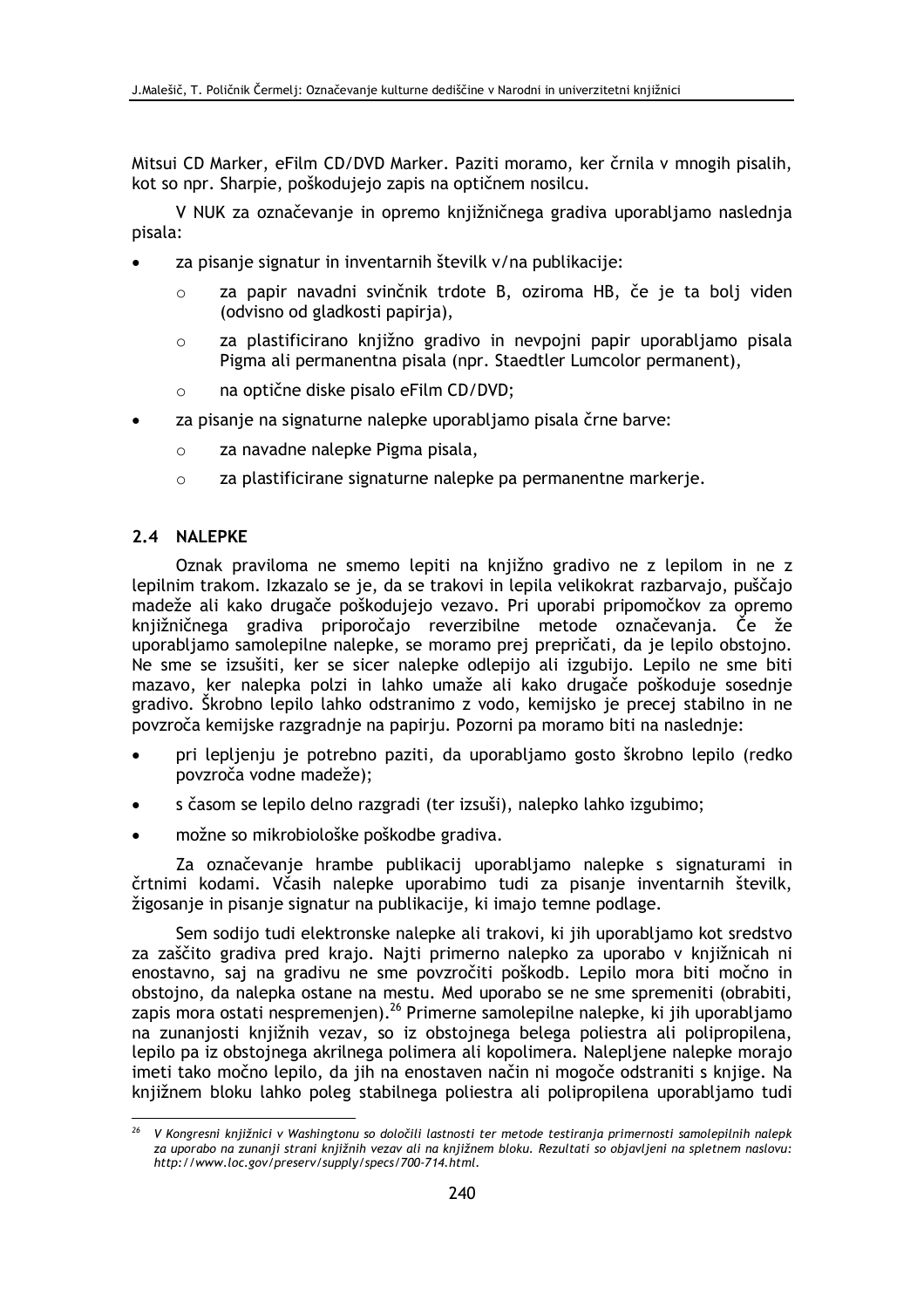nalepke iz trajno obstojnega papirja (8-9,5 pH, 2-5 % alkalne rezerve kalcijevega karbonata, kapa število pod 5, z nevtralnim ali alkalnim klejivom).

Glede na material uporabljamo v NUK nalepke s sintetičnim lepilom, ki jih lepimo na plastificirane materiale in na publikacije, namenjene izposoji, ki smo jih pridobili po letu 1960. Na pasice arhivov, mape in škatle ter nalepke s škrobnim lepilom jih lepimo na gradivo do leta 1960. Nalepk ne lepimo na optične in magnetne nosilce zapisov, ampak z njimi označimo samo plastične ovoje/škatle. Če optični ali magnetni nosilec že ima nalepke, jih ne odstranjujemo, ker lahko poškodujemo zapis.

V NUK glede označevanja z nalepkami veljajo naslednja pravila:

- na arhivske izvode gradiva ter rokopise načeloma ne lepimo oznak;
- za označevanje starejšega gradiva uporabljamo reverzibilne metode, kar pomeni, da lahko nalepko odlepimo brez poškodb na gradivu;
- pri gradivu, namenjenemu izposoji, uporabljamo nalepke z obstojnim lepilom, saj je pomembno, da se oznaka (nalepka) ne odlepi s knjižničnega gradiva;
- za označevanje gradiva pred letom 1800 uporabljamo nalepke z vodotopnim škrobnim lepilom na trajno obstojnem papirju. Nalepko izdelamo sami iz trajno obstojnega papirja, na katerega napišemo oznako s tušem ali pisalom Pigma.

V NUK uporabliamo signaturne nalepke in nalepke, ki jih uporabliamo za pisanje oznak v/na knjižnično gradivo, kjer ne moremo uporabljati priporočenih pisal, zaradi neprimerne podlage (npr. temne podlage).<sup>27</sup>

Današnja najpogostejša oblika signaturnih nalepk v knjižnicah je pravokotnik dimenzije 6 x 4 cm. Tiskane nalepke so zameniale standardne pravokotne (dimenzije 5,5 x 4 cm) pri večini gradiva. Poleg natiskane signature je na nalepki tudi črtna koda (inventarna številka). Zaradi poenotenia z drugimi kniižnicami smo tudi v NUK uvedli za večino gradiva pravokotne signaturne nalepke dimenzije 6 x 4 cm<sup>28</sup> ali za manjše gradivo 5 x 2,5 cm. Maniši format za nalepke je za določeno gradivo primernejši, ker poškoduje maniši del knjižne vezave.

#### OZNAČEVANJE KNJIŽNIČNEGA GRADIVA, KI JE KULTURNI SPOMENIK  $3<sub>1</sub>$

Med kulturno dediščino sodi gradivo, ki je nastalo pred letom 1800, dragoceno originalno gradivo in raritete, ki jih je knjižnica pridobila iz zapuščin znanih Slovencev, arhivov kulturnih ustanov ali z nakupi na dražbah, antikvariatih oziroma od različnih zbirateljev. Zadnji sklop tvorijo arhivski izvodi slovenike, ki jih knjižnica trajno hrani in se načeloma ne izposojajo.

V Informacijskem dokumentacijskem centru za bibliotekarstvo smo pred nekaj leti testirali »pametne« nalepke, ki delujejo po sistemu radiofrekvenčne identifikacije (RFID, Radio Frequency Identification) in nam jih je ponudnik zapustil kot vzorčni primer opreme knjižnice za izposojo in zaščito pred krajami. Prehod na novo .<br>tehnologijo v celotni knjižnici bi bil razmeroma drag in zahteven. zato se na podlagi dosedanjih rezultatov za nalepke RFID še nismo odločili. Poleg tega smo testirali samo knjižno gradivo, zato ne vemo, kako se nalepke obnesejo na drugih nosilcih zapisov. Z njihovo uporabo bi v skladiščih z lahkoto opravili revizijo, vendar bi bila investicija za gradivo, ki se praviloma ne izposoja, prevelika. Več o RFID: Cigrovski, Uvajanje tehnologije RFID v slovenskih knjižnicah, 2005. RDFI v slovenski knjižnici, 2008; Podgoršek, 3M RFID tehnologija ..., 2008.

 $28$  Od leta 2003 do 2006 smo uporabljali manjšo signaturno nalepko dimenzije 5 x 2,5 cm brez črtne kode.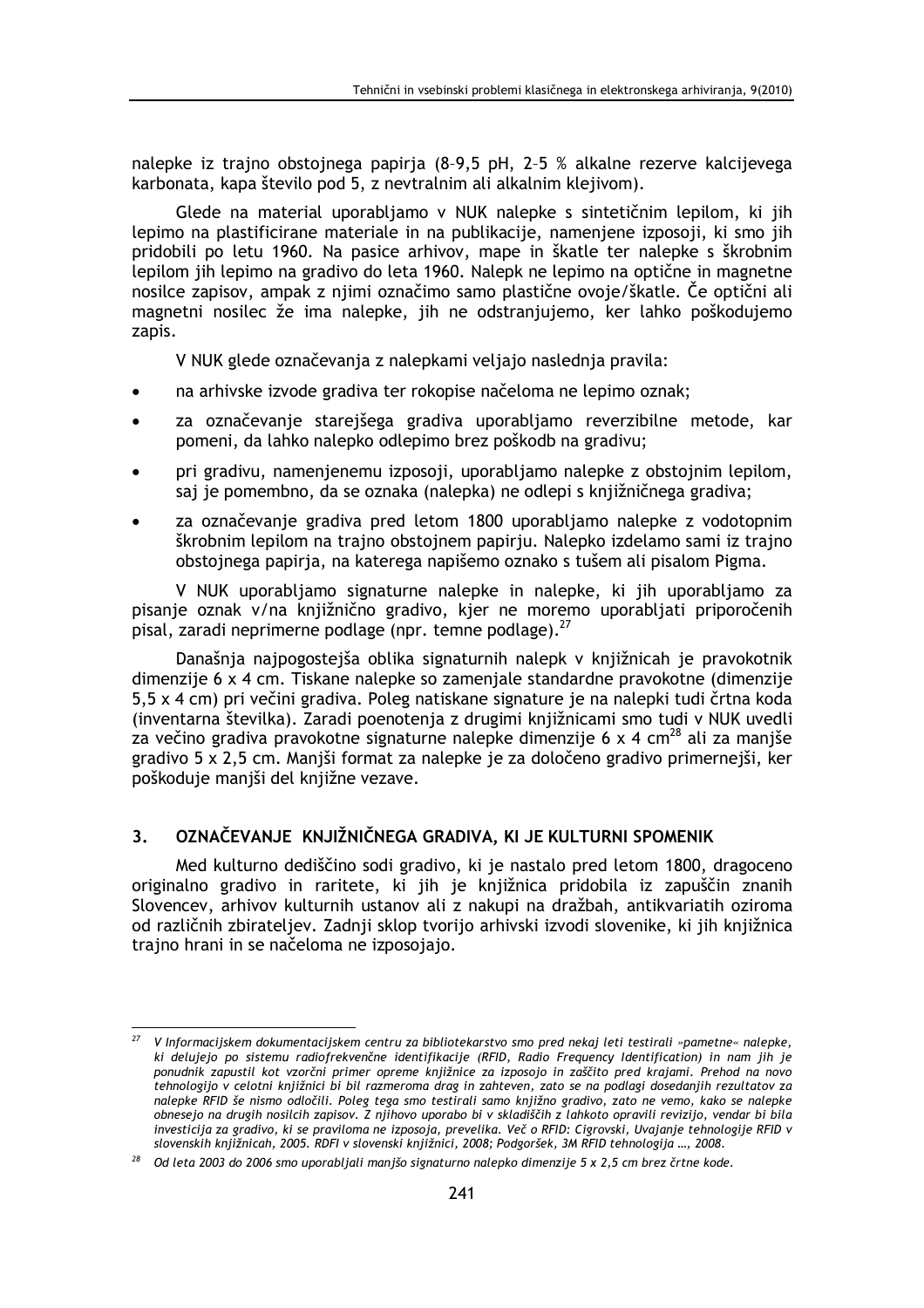#### 3.1 GRADIVO, KI JE NASTALO PRED LETOM 1800

Veliko gradiva, ki je nastalo pred letom 1800, hranimo v posebnih zbirkah NUK. Rokopisna zbirka hrani fond srednjeveških rokopisov (kodeksov), ki obsega 122 enot. večinoma kodeksov ter posamezne fragmente srednjeveških rokopisov.<sup>29</sup> Fond Zbirke starih tiskov delimo na inkunabule<sup>30</sup> ter ostale redke tiske.<sup>31</sup> Fond inkunabul šteje 510 knjig in se še dopolnjuje z novimi nakupi. Precej dragocenega gradiva hranimo tudi v Glasbeni zbirki<sup>32</sup> in Kartografski in slikovni zbirki,<sup>33</sup> kjer se nahajajo starejši atlasi znanih imen kartografije,<sup>34</sup> rokopisni in tiskani zemljevidi od 16. do 19. stoletja. Veliko starega gradiva je označeno s kvalitetnim žigom licejke.<sup>35</sup>

Novo pridobljene stare knjige žigosamo in pazimo, da z žigom ne prekrijemo besedila oziroma slike. Uporabimo žig<sup>36</sup> iz surove gume in blazinice, napojene s črnilom Noris 218. Za pisanje signature in inventarne številke na notranji strani publikacije uporabljamo B svinčnik. Priporočeno je pisanje z navadnim svinčnikom, ki po papirju teče bolj gladko kot tehnični svinčnik. Po priporočilih IFLE na staro gradivo oznake pišemo na prvi prosti list, če knjiga nima naslovnega lista.<sup>37</sup>

V stare knjige ne lepimo nalepk. Lahko jih nalepimo le na zaščitne ovoje ali pasice. Za signaturno nalepko uporabimo manišo okroglo nalepko, s premerom 18 mm, ki jo nalepimo na hrbet knjige. Na tanjše knjige nalepko nalepimo na hrbtno stran ovoja v desni kot.

Signaturo napišemo s pisalom Pigma ali tušem. Signaturne nalepke napišemo na trajno obstojni papir in nalepimo s škrobnim lepilom. Če ima knjiga zaščitni ovoj, opremimo knjigo in ovoj s signaturnima nalepkama. Iz knjige odstranimo morebitne priloge, kot so: kosi papirja, posušeno cvetje, knjižna kazala, trakovi, jih dokumentiramo, fotokopiramo ter ocenimo, če jih bomo ohranili, ter vstavimo v zaščitni ovoj.<sup>38</sup>

<sup>29</sup> Najobsežnejša je zbirka latinskih rokopisov od 9. pa do konca 15. stoletja, ki šteje 91 enot, izredno pomembni pa so tudi srednjeveški rokopisi iz zbirk slavista Jerneja Kopitarja ter barona Žige Zoisa, napisani v cirilici in glagolici.

<sup>&</sup>lt;sup>30</sup> Prve tiskane knjige, nastale od prvih začetkov tiskarstva do konca leta 1500.

<sup>&</sup>lt;sup>31</sup> Dragocena zbirka slovenskega protestantizma iz 16. stoletja (Trubar, Dalmatin, Bohorič ...) in redki izvodi stare »slovenike« (okoli 1000 enot).

<sup>&</sup>lt;sup>32</sup> Protestantske knjige in pesmarice v domačem jeziku, zborske knjige iz 16. stoletja in Opus musicum Jacobusa Gallusa, rokopis Figaro Janeza Krstnika Novaka in druge.

 $33$  Več o gradivu posebnih zbirk na: http://www.nuk.uni-lj.si/nuk5.asp?id=531074160.

 $34$ Abraham Ortelius. Gerard Mercator in drugi rokopisni in tiskani zemlievidi G. M. Vischeria. Janeza Dizme Florjančiča in Petra Kozlerja. Med dragoceno slikovno gradivo štejemo topografije in prikaze slovenskih krajev: Valvazorjeve Topographia Ducatus Carnioliae modernae (Wagensperg 1679), Vischerjeva Topographia Ducatus Stiriae (1681), Kaiserjeva Litographirte Ansichten den Steyermarkischen Staedte in Wagnerjeve Malerische Ansichten aus Krain (Klagenfurt 1842-48) in druge.

<sup>&</sup>lt;sup>35</sup> Licejska knjižnica je predhodnica današnje NUK.

 $36$ Nekateri strokovnjaki so proti žigosanju dragocenega gradiva. Več ko je žigov na gradivu, manjša je njegova tržna vrednost. NUK naj bi bil zadnji lastnik gradiva. Z žigom izkazuje tudi odgovornost za hrambo in zaščito gradiva pred odtujitvijo.

<sup>37</sup> IFLA načela ..., 2000, str. 62.

<sup>38</sup> Ibid., str. 63.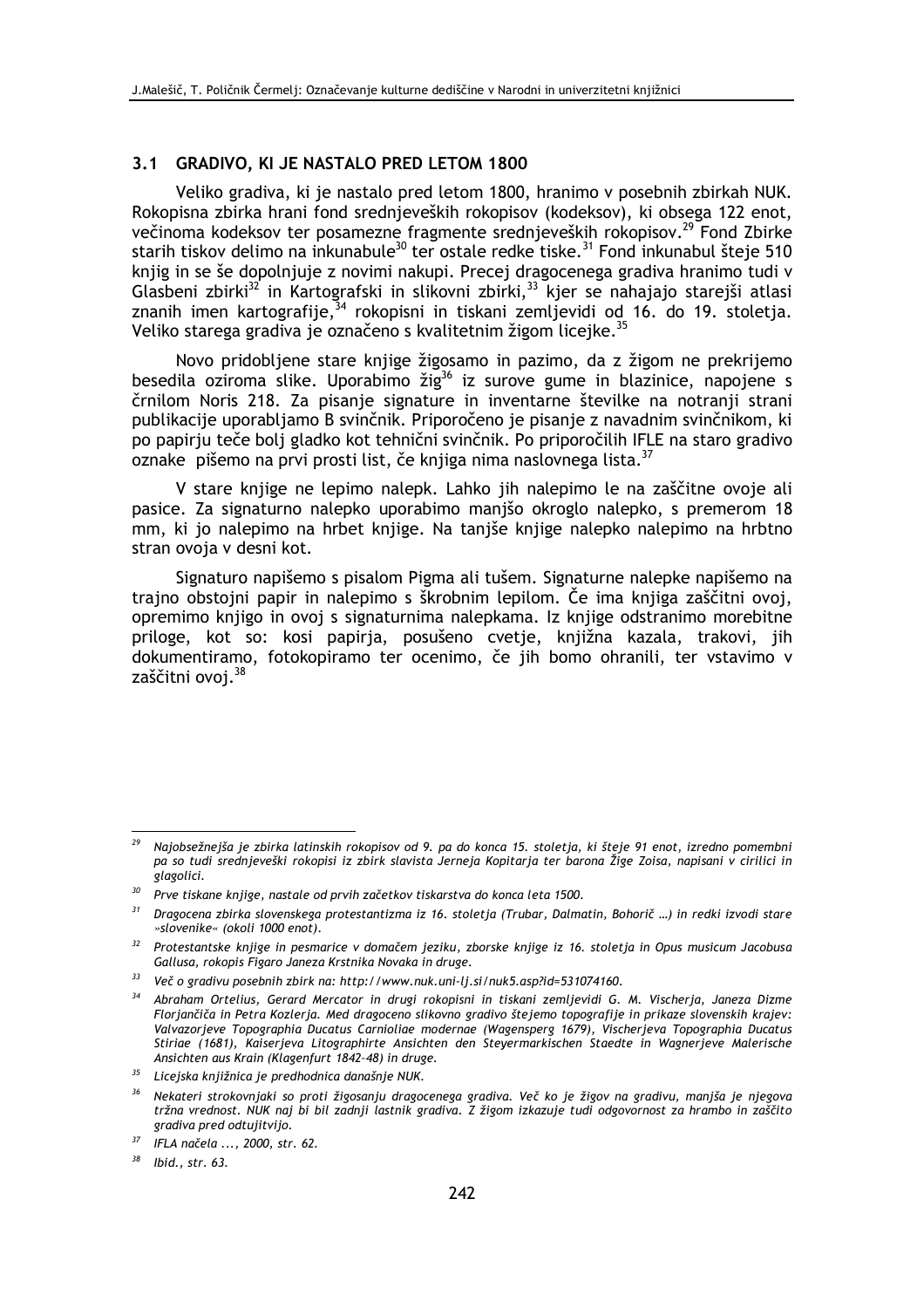#### 3.2 DRAGOCENO GRADIVO POSEBNIH ZBIRK

Rokopisna zbirka hrani zapuščine<sup>39</sup> in avtografe slovenskih pesnikov in pisateljev in s tem opravlja med drugim tudi funkcijo osrednjega slovenskega literarnega arhiva.<sup>40</sup> Glasbena zbirka hrani arhive vidnih glasbenih institucij<sup>41</sup> in zapuščin slovenskih skladateljev. Slikovna zbirka hrani zbirko umetniških del in reprodukcij domačih in tujih umetnikov,<sup>42</sup> zbirko slovenskih plakatov, obsežno zbirko razglednic slovenskih krajev ter umetniških razglednic,<sup>43</sup> zbirko portretnih fotografij znanih Slovencev in ekslibrisov.

Glede opreme originalnega gradiva, ki ni reproducirano, bi na tem mestu poudarili le, da rokopisno in drugo dragoceno gradivo označimo vsaj z lastniškim žigom in inventarno številko, če to lahko storimo brez škode za gradivo. Če na enoti ni prostora za žig, oziroma bi s črnilom poškodovali enoto, potem s svinčnikom na prazno mesto napišemo inventarno številko, žigosamo pa ovoj, v katerem je enota shranjena. Posamezne liste, ki so shranjeni v mapah ali škatlah, oštevilčimo z navadnim svinčnikom. Tiskano signaturno nalepko lahko nalepimo le na zaščitni ovoj.

Dokumentarno gradivo, kot so spričevala, potrdila, osebni dokumenti in podobno, oštevilčimo.

Pisma vzamemo iz kuvert in jih razgrnemo. Kuverte hranimo izjemoma, če imajo informativno vrednost. Žigosamo hrbtno stran pisma, če je prazna. Če je tudi na hrbtni strani besedilo, žigosamo naslovno stran in pri tem pazimo, da ne prekrijemo besedila. Tudi pri označevanju razglednic in dopisnic, ki so popisane, pazimo, da z oznakami, ki jih pišemo na hrbtno stran, ne prekrijemo besedila.

Fotografije so občutljive na črnila, zato na hrbtno stran fotografije s svinčnikom napišemo inventarno številko, žigosamo pa ščitni ovoj s črnilom NORIS 218. Pri tem pazimo, da vedno vzamemo fotografijo iz ovoja, da na fotografiji ne bi ostali vidni odtisi. Albume fotografii označimo na hrbtni strani platnice s signaturo in inventarno številko in žigom. Pišemo z navadnim svinčnikom, žigosamo pa s črnilom **Noris 218.** 

Originalna likovna dela so v knjižnici prej izjema kot pravilo. Vpišemo jih na poseben seznam, kjer je označeno mesto, kjer slika visi. Na hrbtno stran slike (na okvir) napišemo inventarno številko. Če delo nima ustreznega okvirja, potem na hrbtno stran napišemo inventarno številko, žigosamo ga izjemoma. Največkrat žigosamo ovoj, kamor likovno delo shranimo. NUK hrani le nekaj primerkov globusov. Praviloma nalepimo pod podstavek globusa nalepko, na katero napišemo inventarno številko, signaturo ter nalepko žigosamo. Na podstavek lahko nalepimo tudi tiskano signaturno nalepko.

Za razliko od drugih zbirk Rokopisna zbirka inventarizira celotno zapuščino posameznika pod eno inventarno številko in gradiva ne vpisuje v COBISS.

Zapuščina Franceta Prešerna, Ivana Cankarja, Matije Čopa, Otona Župančiča in drugih do modernih ustvarjalcev (Edvarda Kocbeka, Janeza Menarta itd.).

Arhiv ljubljanske Philharmonische Gesellschaft 1794-1919, Glasbene matice v Ljubljani 1872-1945, Slovenska gerlica 1848-1962 itd.

Akvareli in risbe slovenskih umetnikov: Ivan Vavpotič, Hinko Smrekar, Božidar Jakac, Maksim Gaspari, Bara Remec, Ivan Kos, Nikolaj Omersa itd.

<sup>&</sup>lt;sup>43</sup> Celotna zbirka razglednic M. Gasparija.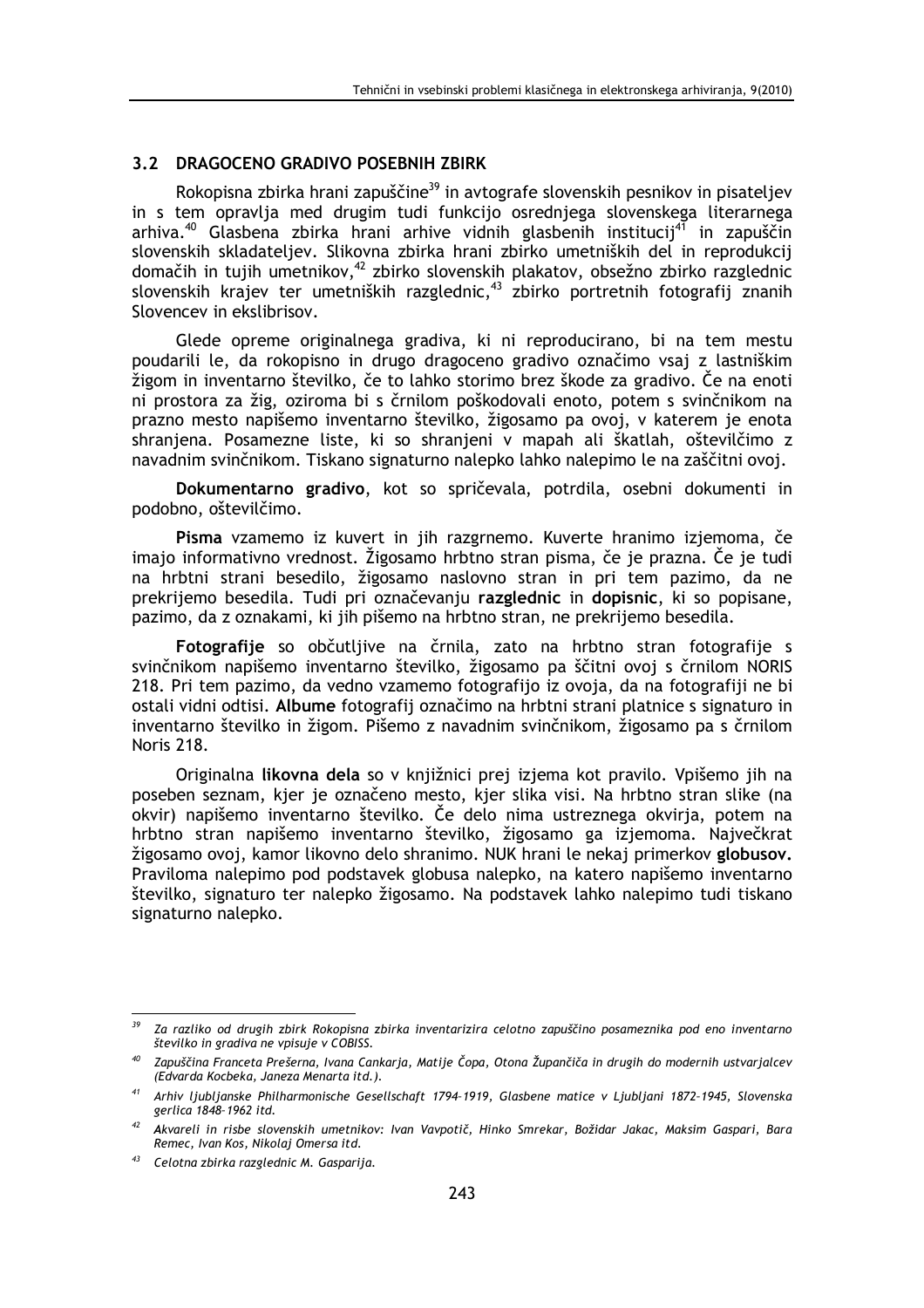#### 3.3 ARHIVSKO GRADIVO

Arhivski izvodi<sup>44</sup> gradiva so tisti, ki so namenjeni trajnemu hranjenju, in jih praviloma ne izposojamo. Med arhivske izvode uvrščamo vso sloveniko, ki smo jo dobili v najmanj dveh izvodih. V arhiv postavimo drugi izvod.<sup>45</sup>

Da ne bi poškodovali originalne vezave publikacij, v NUK arhivske izvode ovijemo v pasice, ki so narejene iz kvalitetnega papirja,<sup>46</sup> na katere nalepimo signaturno nalepko s črtno kodo. Arhivsko gradivo ločimo od ostalega po tem, da ima rumene<sup>47</sup> signaturne nalepke ali rumene pasice in oznako *a* pri signaturi. Arhivske izvode hranimo ločeno od izvodov, ki so namenjeni izposoji.

## 3.3.1 OZNAČEVANJE KNJIŽNEGA GRADIVA NA PAPIRJU - VEZANO GRADIVO

Arhivske knjige in brošure<sup>48</sup> žigosamo trikrat: na hrbet naslovne strani v spodnji tretjini, na konec vsebine in na določeno skrivno mesto. Navaden papir žigosamo s črnilom Noris 218. Pod žig napišemo inventarno številko z B svinčnikom. Signaturo napišemo na hrbet naslovne strani, v zgornji levi kot. Za žigosanje gradiva na nevpojnem papirju uporabljamo črnilo Noris 199 in pisalo Pigma ali drugo permanentno pisalo za pisanje oznak. Direktno na arhivske izvode ne lepimo signaturnih nalepk. Signaturne nalepke lepimo samo na zaščitni ovoj ali pasico. Tako označujemo tudi arhivske izvode letnikov serijskih publikacij in drugih kontinuiranih virov, geografskih, zgodovinskih in etnografskih atlasov in stenskih koledariev.

#### 3.3.2 OZNAČEVANJE POSAMEZNIH TISKANIH LISTOV NA PAPIRJU

Posamezni listi spadajo med neknjižno gradivo, ki ne obsega več kot štiri strani. Posamezni listi z besedilom so lahko: priloge k publikacijam, drobni tiski, glasbeni tiski na posameznih listih in podobno. Pri arhivskih izvodih žigosamo naslovno stran spodaj ali hrbtno stran, če je hrbtna stran lista prazna. Pod žig napišemo z B svinčnikom inventarno številko. Na posamezne liste ne lepimo signaturnih nalepk. ampak signature vpišemo nad lastniški žig. Signaturne nalepke nalepimo na zaščitne ovoje, pri prilogah jih nalepimo na pasice.

Tiskane priloge k arhivskim izvodom v obliki posameznih listov označimo na hrbtni strani naslovne strani z lastniškim žigom, pod katerega napišemo inventarno številko. Signaturno nalepko nalepimo na ovoj osnovne enote. Če je priloga potiskana na obeh straneh, žigosamo prazen prostor na naslovni strani in pod žig napišemo inventarno številko. Priloge, ki niso na papirju, odstranimo iz publikacije in jih postavimo ločeno.

 $44$ Zakon o obveznem izvodu publikacii (2006) ga definira tako: »Arhivski izvod je tisti izvod publikacije v okviru obveznega izvoda, ki ga depozitarna organizacija po določbah tega zakona trajno hrani.« Kot arhivski izvod pojmujemo v NUK vso sloveniko v najširšem smislu, tudi tisto, ki smo jo pridobili na kakršenkoli drug način r<br>(nakup, zamenjava, dar).

 $^{45}$  Knjižnično gradivo je namenjeno uporabnikom, zato je prvi izvod publikacije vedno namenjen izposoji. Zakon o knjižničarstvu razglaša samo arhivske izvode za gradivo, ki ima lastnost kulturnega spomenika in s tem izgublja vse tiste izvode slovenike, ki jih knjižnica hrani v enem izvodu. Takšno nelogičnost bo potrebno v prihodnje urediti

<sup>&</sup>lt;sup>46</sup> Papir so naredili v papirnici v Radečah, v NUK ga narežemo na trakove različnih dolžin in širine do 5 cm.

<sup>&</sup>lt;sup>47</sup> Zaradi enostavnejšega postopka tiskamo belo nalepko, ki jo nalepimo na rumeno podlago.

Brošura obsega brez platnic najmanj pet in največ 48 strani.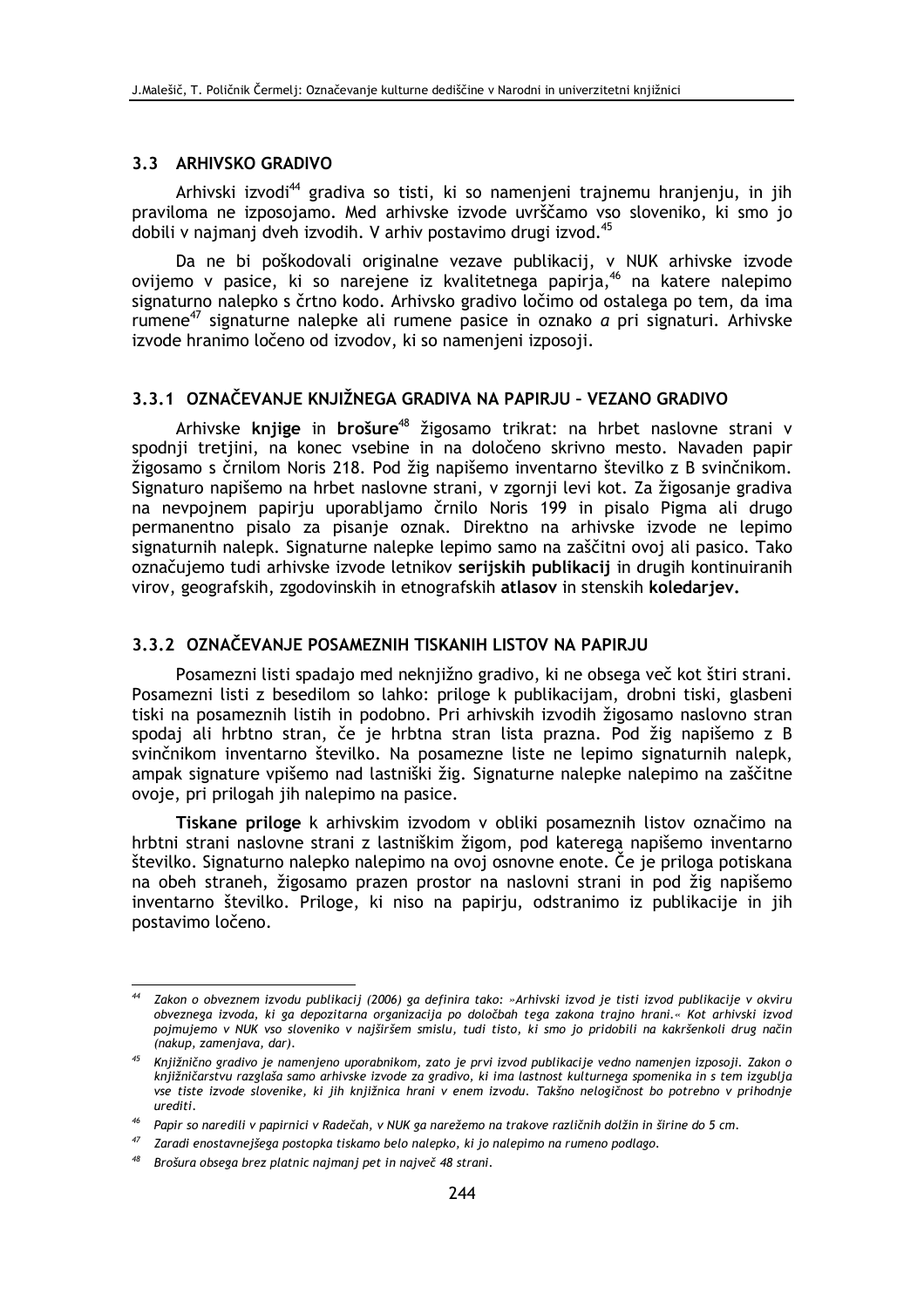Pogosto gradivo v knjižnici so drobni tiski, ki jih inventariziramo selektivno, glede na informativno vrednost sporočil. Komercialna obvestila in liste z manj pomembno vsebino žigosamo in po vsebini zložimo v zaščitne ovoje, na katere nalepimo signaturno nalepko. Celoten sklop opremimo kot eno inventarno enoto, vendar jih ne vežemo skupaj. Za drobne tiske zgodovinske vrednosti IFLA priporoča, da jih hranimo posamično, ostale pa lahko hranimo skupaj po velikosti ali glede na tip gradiva.<sup>49</sup>

Arhivsko slikovno gradivo je tisto neknjižno gradivo, v katerem prevladuje slikovna predstavitev. Sem uvrščamo: grafične liste, plakate, koledarje, podobice, ekslibrise in drugo slikovno gradivo. Na hrbtno stran slikovnega gradiva z B svinčnikom napišemo inventarno številko pod lastniški žig, signaturo pa nad njim. Slikovno gradivo hranimo v kvalitetnih ovojih, ki jih označimo s signaturnimi nalepkami. Grafične mape označimo s signaturno nalepko, posamezne liste žigosamo z lastniškim žigom in označimo z inventarno številko. Liste, ki niso oštevilčeni, označimo z B svinčnikom. Avtorske in filmske plakate ter plakate s portreti in podobnimi vsebinami inventariziramo in opremimo vsako zase. Plakate hranimo v mapah, kamor nalepimo signaturno nalepko. Razglednice žigosamo na hrbtni strani spodaj, in sicer na sredini. Pod žig z B svinčnikom napišemo inventarno številko. Signaturno nalepko nalepimo na zaščitni ovoj.

Med arhivsko kartografsko gradivo, ki ga hranimo v NUK, štejemo splošne in tematske zemljevide, specialke in načrte krajev. Zemljevide žigosamo na hrbtni strani ali na nepotiskanem mestu, pod žig napišemo s svinčnikom B inventarno številko. nad žig signaturo. Signaturno nalepko nalepimo na zaščitni ovoj.

# 3.3.3 OZNAČEVANJE KASET, VIDEOKASET IN GRAMOFONSKIH PLOŠČ

Kasete, videokasete, gramofonske plošče ipd, sodijo med avdiovizualno gradivo, za katero velja, da enake nosilce zapisa postavimo skupaj. Če je priloga h gradivu na papiriu ali na kakšnem drugačnem nosilcu zapisa, jo hranimo ločeno. S črnilom Noris 218 žigosamo nalepke, ki so na arhivskih enotah. Pod žig napišemo z B svinčnikom inventarno številko. Nad žig napišemo signaturo. Če ima enota notranji ovitek, ga žigosamo na notranji strani, pod žig ponovno napišemo inventarno številko, nad žig pa signaturo. Na plastične škatle lepimo rumene signaturne nalepke, lahko pa škatle ovijemo v rumeno pasico in nanjo nalepimo nalepke.

# 3.3.4 OZNAČEVANJE FILMOV, MIKROFIŠEV IN DIAFILMOV

Na mikrofiše arhivskih izvodov napišemo s permanentnim pisalom inventarno številko na prazen prostor. Ostale oznake pišemo na zaščitne ovoje. Pri filmu napišemo inventarno številko na prazen prostor na začetku traku. Vse ostale oznake pišemo z B svinčnikom ali permanentnim pisalom na škatlo, v kateri je film shranjen, in jo žigosamo. Nalepko nalepimo na zadnjo stran v zgornji desni kot.

# 3.3.5 OZNAČEVANJE DIAPOZITIVOV

Pri arhivskih izvodih diapozitivov napišemo s permanentnim pisalom inventarno številko na okvir diapozitiva. Ostale podatke pišemo z B svinčnikom na škatlo, kjer jih

<sup>&</sup>lt;sup>49</sup> IFLA načela ..., str. 75.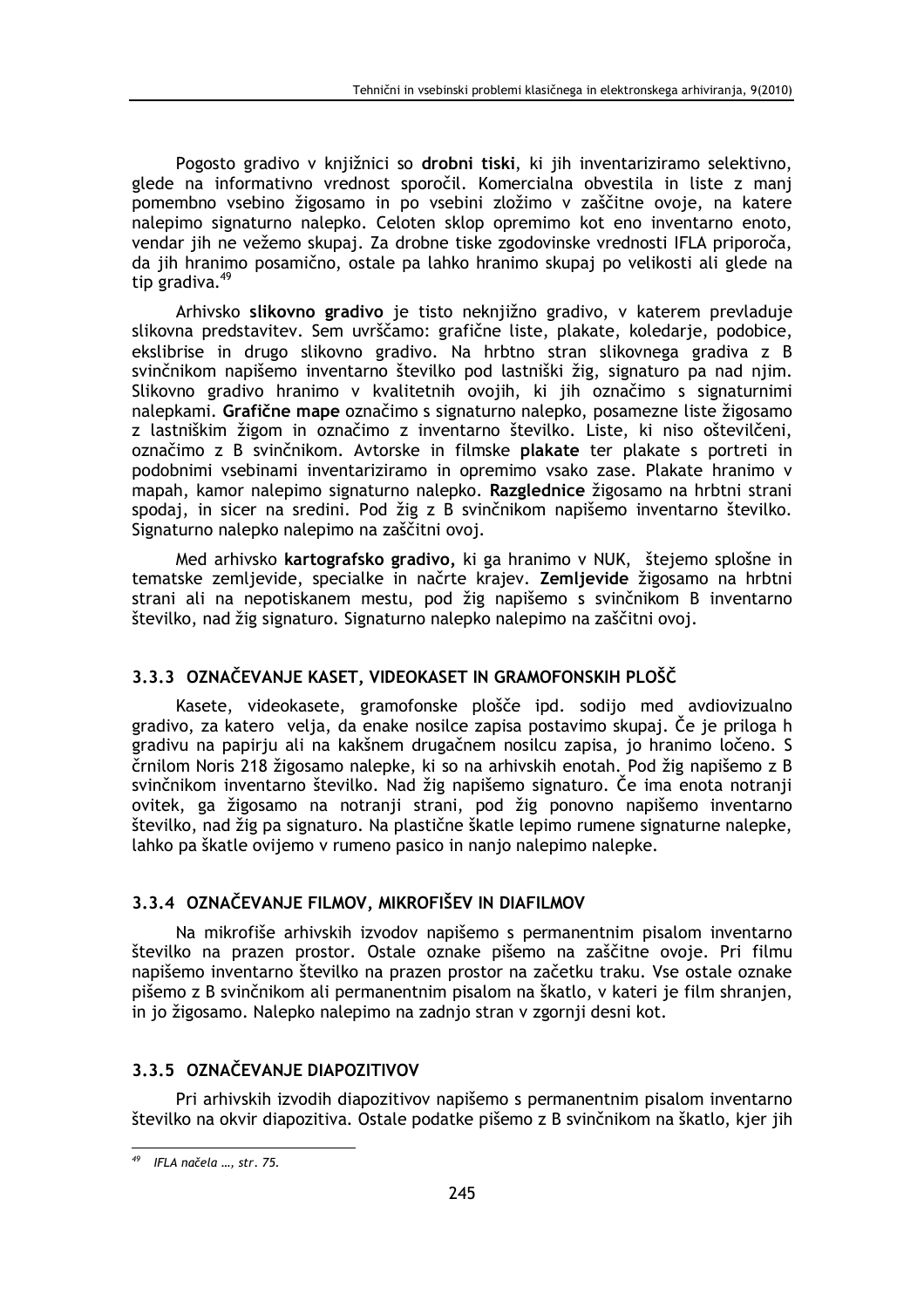hranimo. Signaturne nalepke nalepimo na zadnjo stran zaščitnega ovoja/škatle v zgornji desni kot škatle.

## 3.3.6 OZNAČEVANJE DISKET

Diskete imajo nalepljeno papirno nalepko z osnovnimi podatki na disketi, zato jih označimo podobno kot kasete, videokasete ali gramofonske plošče. Na originalno nalepko arhivske diskete z B svinčnikom ali Pigma pisalom napišemo inventarno številko in signaturo ter jo žigosamo. Signaturno nalepko nalepimo na zadnjo stran škatle/ovoja v zgornji desni kot.

## 3.3.7 OZNAČEVANJE OPTIČNIH NOSILCEV

Med arhivsko gradivo na optičnih nosilcih štejemo: CD, DVD, CD-ROM in podobno. Na sredino enote napišemo inventarno številko s pisalom, ki je na vodni osnovi in ne vsebuje organskih topil. V NUK uporabljamo pisalo eFilm CD/DVD. Notranje ovitke žigosamo s črnilom Noris 218 in z B svinčnikom napišemo inventarno številko pod žig. Signaturo napišemo na notranjo stran ovitka v zgornji levi kot. Enoto hranimo posamezno, vsako v svojim ovitku. Signaturno nalepko nalepimo na zadnjo stran škatle/ovoja v zgornji desni kot.

## 3.3.8 OZNAČEVANJE VEČDELNIH ENOT

Pri gradivu, ki je sestavljeno iz več različnih enot (npr. jezikovni tečaji, sestavljeni iz knjig in kaset), shranjenih v škatli, vsako enoto obdelamo glede na vrsto gradiva (knjigo kot knjigo, kaseto kot kaseto). Na arhivsko gradivo ne lepimo nalepk, ampak jih lepimo na pasice, zaščitne ovoje ali škatle. Sodobno gradivo v posebej prirejenem kompletu (npr. torbe, kovčki, škatle in podobno) iziemoma ne hranimo ločeno, četudi imamo gradivo na različnih nosilcih zapisa.

#### **ZAKLJUČEK**  $\overline{\mathbf{4}}$ .

Poplava ponudbe na tržišču črnil, pisal, nalepk in žigov je ogromna. Napraviti kvalitetni izbor pripomočkov za označevanje knjižničnega gradiva je odgovorno delo za vsako nacionalno knjižnico. Razvoj prinaša vedno nove nosilce zapisov, za katere ne vemo, kako dolgo bodo na tržišču in kaj se bo z njimi zgodilo. Če pogledamo samo sodobno otroško knjižno produkcijo pri nas, opažamo množico domiselnih oblik, različnih materialov, prilog in z njimi povezanih problemov označevanja, ker otroška knjiga v NUK ni samo začasna igrača, ki jo po določenem času odvržemo. NUK naj bi jih ohranjal kot kulturni spomenik za prihodnje rodove.

Tudi v prihodnje bodo pomembne raziskave arhivskih črnil, pisal in lepil, kajti novi nosilci se različno odzivajo in ne vemo zagotovo, kakšno škodo lahko povzročijo na gradivu. Predvidevamo, da se bodo vzporedno z razvojem radiofrekvenčne tehnologije testirala tudi lepila, ki ne bodo poškodovala gradiva. Nalepke RFID bodo gradivo identificirale in varovale pred odtujitvami ter zamenjale obstoječe.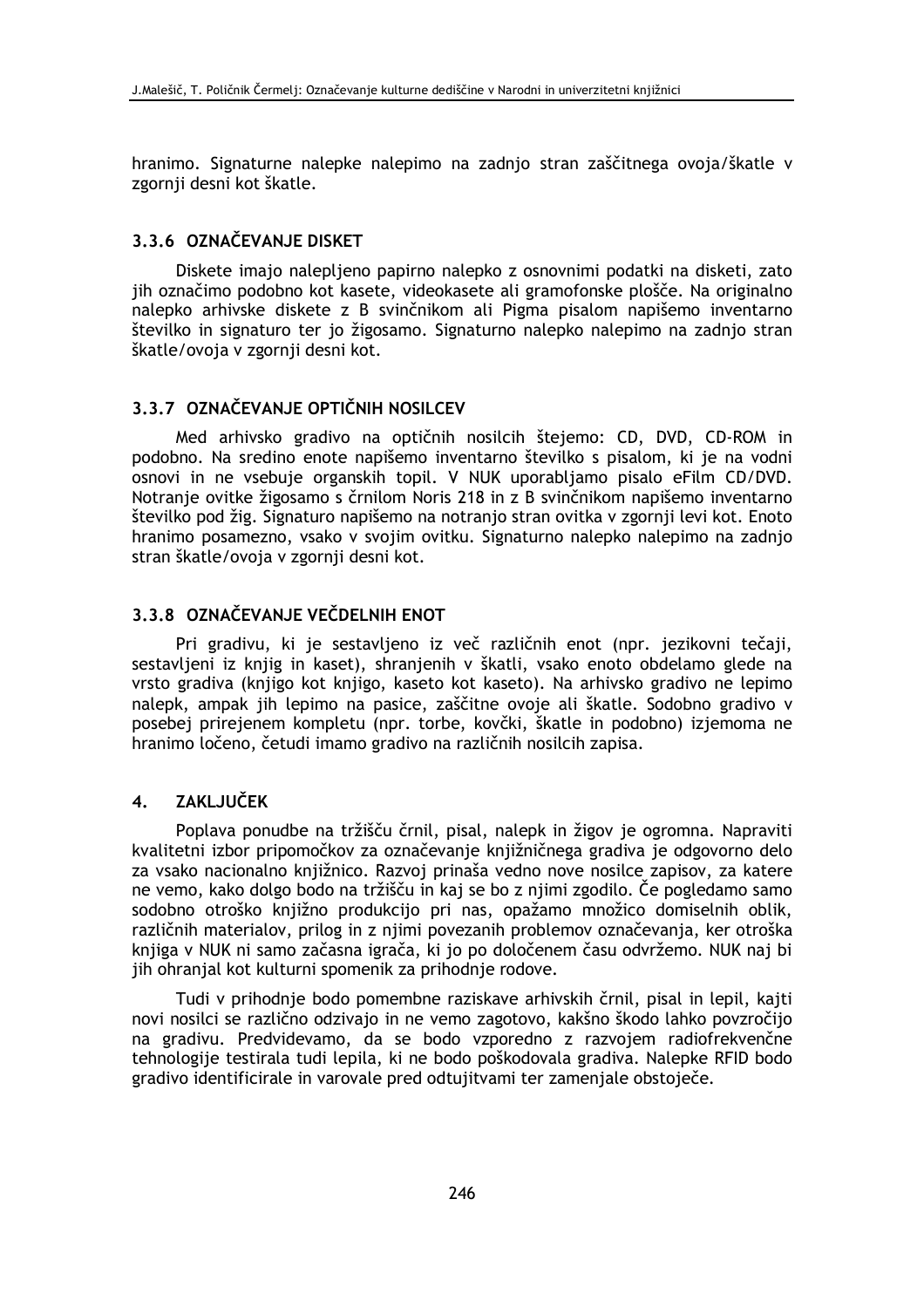#### 5. **LITERATURA IN VIRI**

- BibSiSt Online. Ljubljana: NUK, cop. 2009. Pridobljeno: 28. 12. 2009 s spletne strani http://bibsist.nuk.uni $l$ *j*.si $/$ .
- Cigrovski, M. Naprava za samopostrežno izposojo (knjigomat) v sistemu lokalne izposoje COBISS/Izposoja. Pridobljeno: 28. 12. 2009 s spletne strani http:// home.izum.si/cobiss\_obvestila/2000\_1/html/clanek\_04.html.
- Conserve O Gram: Care and security of rare books. Pridobljeno: 6. 1. 2010 s spletne strani http://www.nps.gov/history/museum/publications/conserveogram/19-02.pdf.
- IFLA načela za hrambo knjižničnega gradiva in za ravnanje z njim. Ljubljana : Filozofska fakulteta, Oddelek za bibliotekarstvo: Arhiv Republike Slovenije, 2000. (Bibliothecaria ; 7. Prevodi ; 2).
- Kodrič-Dačić, Eva: Slovenika. Knjižnica, 46 (2002) 4, str. 65-85.
- The Library of Congress preservation: Ownership marking of paper-based materials. Pridobljeno: 6. 1. 2010 s spletne strani http://www.loc.gov/preserv/marking.html.
- The Library of Congress preservation: Specifications for pressure sensitive adhesive labels for application to text pages of bound books for use in thermal transfer printers. Pridobljeno: 6. 1. 2010 s spletne strani http://www.loc.gov/preserv/supply/specs/700-714.html.
- Noris color GmbH. Pridobljeno: 6. 10. 2010 s spletne strani http://www.noris-color.de/index\_home.html.
- Munyer, Marianna James: How to... Mark objects in museum collections. Pridobljeno: 6. 1. 2010 s spletne strani http://www.illinoishistory.gov/iam/members/PDFs/HowToN16MarkObjectsPtI797.pdf.
- Organizacija NUK, Enota posebnih zbirk. Ljubljana: NUK, cop. 2009. Pridobljeno 4. 1. 2010 s spletne strani na: http://www.nuk.uni-lj.si/nuk5.asp?id=531074160.
- Preservation and archives professionals. Pridobljeno: 6. 1. 2010 s spletne strani http://www.archives.gov/preservation/.
- Podgoršek, Maja: 3M RFID tehnologija v vaši knjižnici. Knjižničarske novice. 12 (2008). Pridobljeno 6. 1. 2010 s spletne strani: http://www.nuk.uni-lj.si/knjiznicarskenovice/2008\_11\_rfid.asp.
- Poličnik-Čermelj, Tereza: Opremljanje knjižničnega gradiva : sistematičen pregled prakse v Narodni in univerzitetni knjižnici : specialistična naloga. Ljubljana : Narodna in univerzitetna knjižnica, 2005. 72 f.
- Pravilnik o hranjenju, uporabi in izločanju obveznih izvodov publikacij. Ljubljana: NUK, 2007. Pridobljeno: 4. 1. 2010 s spletne strani http://www.nuk.uni-lj.si/dokumenti/pdf/2007/Pravilnik\_hranjenje\_uporaba.pdf.
- RBMS Security Committee: ACRL/RBMS Guidelines Regarding Security and Theft in Special Collections. Pridobljeno: 6. 1. 2010 s spletne strani http://www.rbms.info/committees/security/securitydraftfinal5.pdf.
- Report of the joint issue group on labelling (JIG-L). Pridobljeno: 6. 1. 2010 s spletne strani http://www.loc.gov/library/reports/co\_bpr/JIG-L/.
- RFID v knjižnici. Knjižničarske novice. 12 (2008). Pridobljeno: 6. 1. 2010 s spletne strani http://www.nuk.uni-lj.si/knjiznicarskenovice/2008\_11\_rfid.asp.
- Zakon o knjižničarstvu, Uradni list RS, 11 (2001) 87.
- Zakon o obveznem izvodu publikacij, Uradni list RS, št. 69/2006, str. 7230.